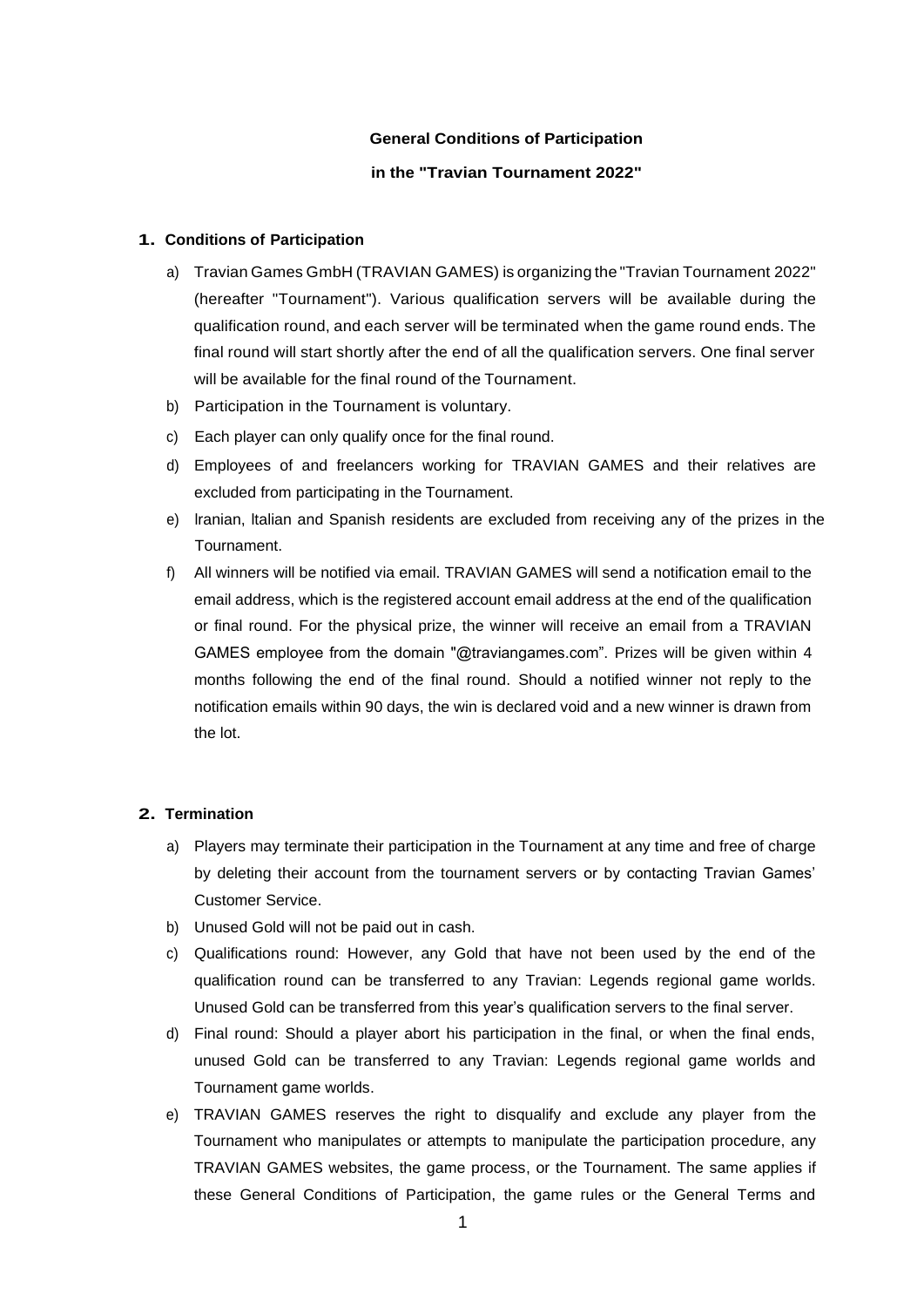Conditions of TRAVIAN GAMES are violated by a player.

f) TRAVIAN GAMES reserves the right to terminate the Tournament game world in case players manipulate the game process and/or the game mechanics to damage the game servers. Unused Gold will be handled as per 2. b) c) and d). The state of the rankings at the time of termination, time at which the decision to stop the Tournament game world is taken, is material for assignment of the prizes as per 3. b) or 4. g).

# **3. Qualification**

- a) Any player may register on a qualification server until registrations are closed. Registrations to the qualification servers will be closed 10 days after the start.
- b) Players can win Travian-Gold vouchers in the end of their qualification server. There are three player rankings: offense, defense, population. Each player of the top 20 of each ranking receives one 1,200 Travian-Gold voucher. The top 1 World Wonder account player will receive one 1,600 Travian-Gold voucher. For more details see https://blog.travian.com/2022/05/travian-tournament-2022/
- c) Wonder of the World should be at least level 1 for players to qualify for a prize.
- d) If a qualification server has two Wonder of the World at the same level at the end of the game round, the owner of the Wonder of the World which reached the level first will receive the higher prize.
- e) lt is possible that a stalemate situation arises on one of the qualification servers and no player is able to build the Wonder of the World that terminates the qualification server. In order to avoid any unreasonable delay of the entire Tournament, the Natars will finish the aforementioned qualification server by building the Wonder of the World. In such a case, the status of the rankings at the time of the termination, time at which the Wonder of the World has been completed by the Natars, is material for the qualification corresponding to 4. b).

### **4. Final**

- a) Participation in the final is only possible with a valid entry key.
- b) Players from each qualification server will qualify as follows: One entry key is given to players who at server end: have at least 10 villages or are in the top 100 position of offence or defense rankings. One entry key is given to players who at server end: own a "Wonder of the World" village. Wonder of the World should be at least level 1 for players to qualify for an entry key.
- c) If a player qualifies on several qualification servers or appears in several rankings, the player will receive the key won by his best performance.
- d) All players who have qualified will be notified via email that they can take part in the final. The email will contain a registration code that can be used by each player to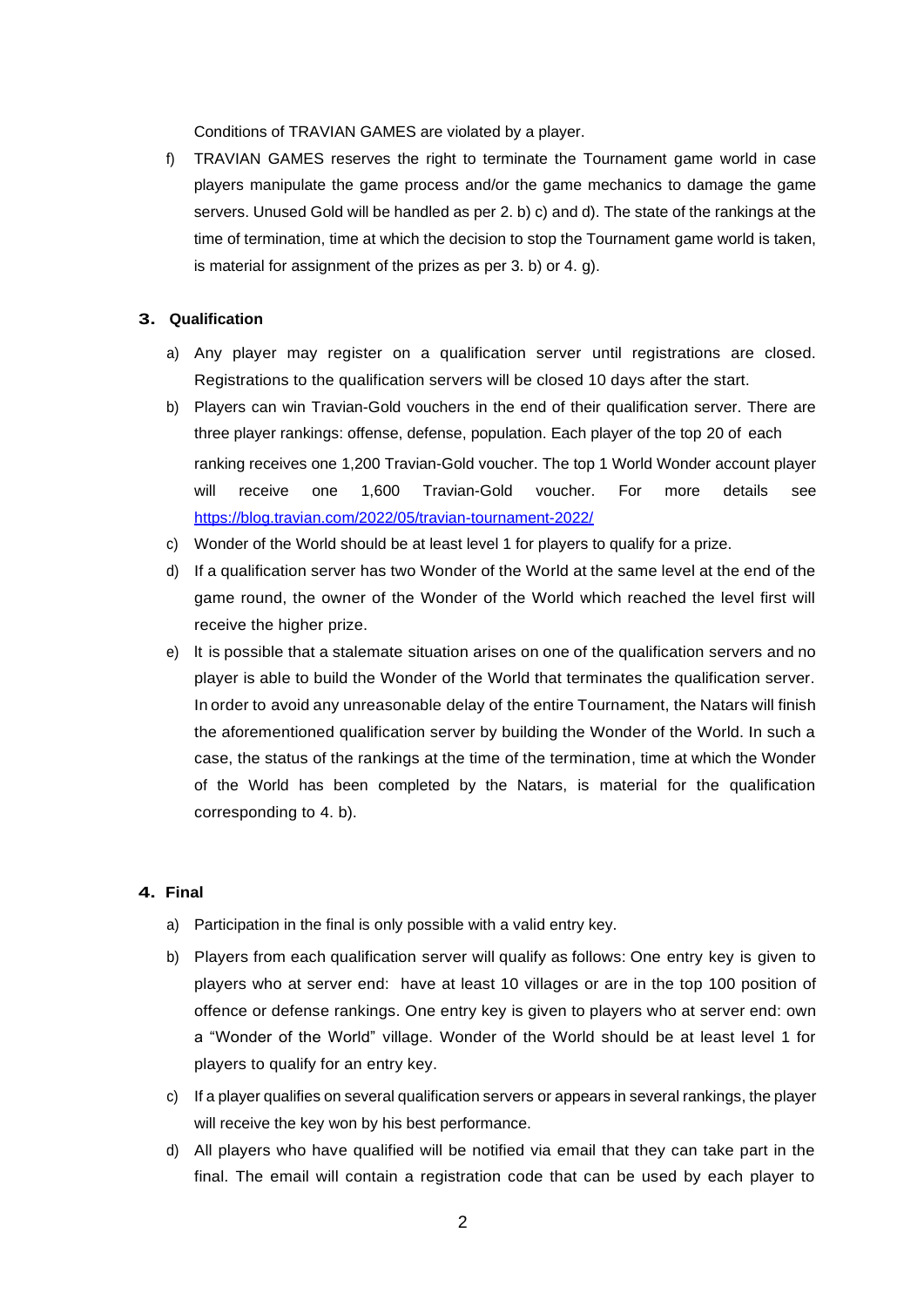register to the final during the start of the final server.

- e) Registrations to the final server will be closed 10 days after the start.
- f) lf a player fails to register within this period, his/her place in the final will expire. Every player who has signed up on <http://tournament.travian.com/> will be included in the draw ("wild card"). The wild card draw will only select up to 500 additional players to gain access to the final server.
- g) Players can win digital vouchers, physical prize and Travian-Gold vouchers in the end of the final server. The top 1 Wonder of the World owner will receive a physical trophy. The Top 20 players of the three player rankings (offense, defense, population), the players of the 3 alliances who built the top 3 highest Wonder of the World and the owners of the top 13 ranked Wonder of the Worlds owners are entitled to receive a prize. For a detailed description, which prizes are given to which position in the rankings please see https://blog.travian.com/2022/05/travian-tournament-2022/
- h) Wonder of the World should be at least level 1 for players to qualify for a prize.
- i) If the final server has two Wonder of the World at the same level at the end of the game round, the owner of Wonder of the World which reached the level first will receive the higher prize.
- j) lt is possible that a stalemate situation arises on the final server and no player is able to build the Wonder of the World that terminates the final server. In order to avoid any unreasonable delay of the entire Tournament, the Natars will finish the final server by building the Wonder of the World. In such a case, the status of the rankings at the time of termination, time at which the Wonder of the World has been completed by the Natars, is material for the final corresponding to 4. g). lf the Natars win the final server, the prizes won by the Natars as per 4. g) will not be granted to players.

### **5. Travian-Gold vouchers**

- a) TRAVIAN GAMES will send the Travian-Gold vouchers via email.
- b) A player can only receive one prize per server in which the player has participated. lf a player is eligible for more than one prize at the end of the qualification round or at the end of the final, he/she will earn only the prize of the highest monetary value.
- c) In the event that, for practical or legal reasons (e.g. Turkish law for electronic item import), it's not possible to deliver to a winner's country, TRAVIAN GAMES will provide a Travian-Gold voucher of the corresponding value.

### **6. Privacy Policy**

- a) TRAVIAN GAMES will of course handle all personal data submitted by participants during the Tournament and during the business relations strictly confidential and such data will be handled in accordance with the prevailing data privacy regulations.
- b) TRAVIAN GAMES will render anonymous any data that is collected via surveys and used for statistical, market research and opinion poll purposes. Neither TRAVIAN GAMES nor a